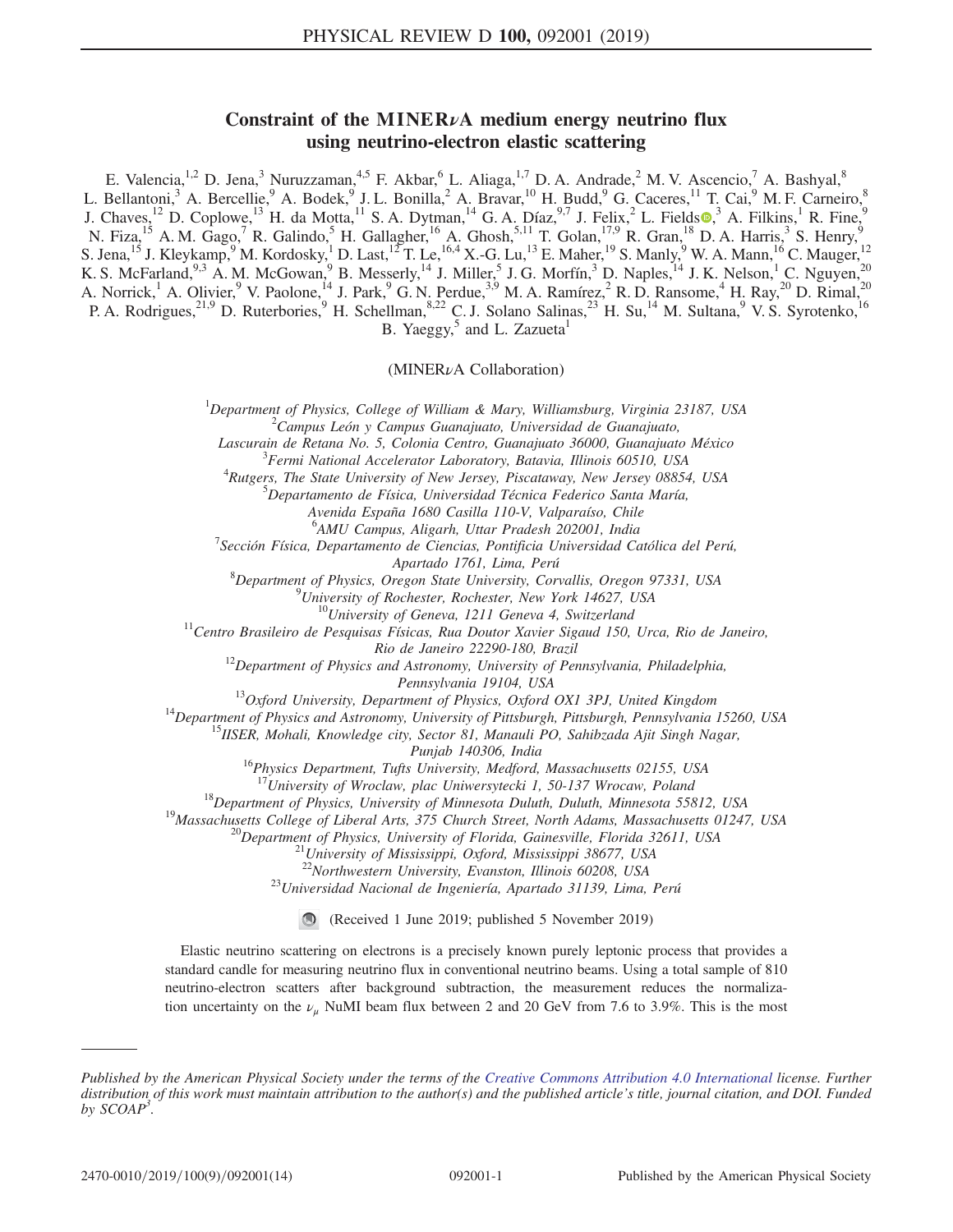precise measurement of neutrino-electron scattering to date, will reduce uncertainties on MINERνA's absolute cross section measurements, and demonstrates a technique that can be used in future neutrino beams such as long baseline neutrino facility.

DOI: [10.1103/PhysRevD.100.092001](https://doi.org/10.1103/PhysRevD.100.092001)

### I. INTRODUCTION

Conventional neutrino beams are used extensively in the study of neutrino oscillations. They provide intense sources to current experiments such as T2K [\[1\]](#page-12-0), NO $\nu$ A [\[2\]](#page-12-1), and MicroBooNE [\[3\]](#page-12-2) and planned experiments such as DUNE [\[4\]](#page-12-3) and T2HK [\[5\].](#page-12-4) Produced by colliding a high energy proton beam on a solid target and focusing the resulting hadrons through one or more focusing horns, conventional neutrino beams carry large uncertainties in estimates of the total number of neutrinos in the beam as well as in their flavor and energy composition. These uncertainties arise primarily from underlying uncertainties in the number and kinematic distributions of hadrons produced off the target, as well as in parameters describing beam line alignment and focusing.

External measurements of hadron production off thin and thick targets have recently improved neutrino flux predictions substantially, but remaining uncertainties of order 10% [\[6,7\]](#page-12-5) will begin affecting neutrino oscillation measurements in the next decade as oscillation measurements become dominated by systematic uncertainties. Neutrino flux uncertainties are already the limiting uncertainty for measurements of neutrino interaction cross section measurements, which are themselves significant sources of systematic uncertainty in neutrino oscillation measurements [\[8,9\].](#page-12-6)

Measurements of the neutrino flux in near detectors require a standard-candle process with a known cross section. Significant uncertainties in neutrino-nucleus scattering cross sections make these processes poor standardcandle options. Neutrino-nucleus interactions with low hadronic recoil energy (sometimes called "low-nu" interactions) have a cross section that is approximately constant with neutrino energy and therefore can be used to measure the shape of the neutrino flux.

Neutrino scattering on electrons is a precisely calculable electroweak process, although its cross section is small—3 orders of magnitude less than neutrino-nucleus scattering. The MINER $\nu$ A Collaboration demonstrated [\[10\]](#page-12-7) use of this process as a constraint on the neutrino flux in the low energy (LE) configuration of the Neutrinos from the Main Injector (NuMI) beam at Fermilab. This paper presents a similar measurement in the NuMI medium energy (ME) beam. Increases in both total exposure and in neutrino flux per proton on target in the ME configuration provide a factor of 9 increase in statistics over MINER $\nu$ A's earlier LE measurement. Improvements in systematic uncertainties arising from better knowledge of neutrino-nucleus scattering and improved understanding of the electron energy scale in the MINER<sub>v</sub>A detector have also significantly reduced the total systematic uncertainty.

This measurement provides a precise constraint on the normalization of the neutrino flux prediction at MINERνA and is complimentary to flux measurements using low hadronic recoil energy (low-nu) neutrino-nucleus interactions, which can be used to measure the shape of the neutrino flux as a function of energy. Measurements of the flux shape using low-nu events have been made by MINER<sub> $\nu$ </sub>A for the LE beam [\[11\]](#page-12-8) and are ongoing for the ME beam.

This paper is organized as follows. The NuMI neutrino beam and its simulation are discussed in Sec. [II,](#page-1-0) the  $MINER<sub>\nu</sub>A$  detector in Sec. [III,](#page-2-0) the neutrino-elastic scattering measurement in Secs. [IV](#page-2-1)–[VI](#page-6-0), and the use of this measurement to reduce uncertainties in the neutrino flux in Sec. [VII.](#page-9-0) Conclusions are presented in Sec. [VIII](#page-11-0).

#### <span id="page-1-0"></span>II. NUMI BEAM LINE AND SIMULATION

The NuMI neutrino beam, described in detail in Ref. [\[12\],](#page-12-9) includes a 120-GeV primary proton beam, a two-interaction-length graphite target, two parabolic focusing horns, and a 675-m decay pipe. The data discussed here were taken between September 2013 and February 2017, when the beam was in the ME configuration optimized for the NO $\nu$ A off-axis experiment. In this configuration, the target begins 194-cm upstream of the start of the first focusing horn, creating a higher energy neutrino beam than was used for MINER<sub>V</sub>A's earlier measurement [\[10\]](#page-12-7) of neutrino-electron scattering. The current in the horns can be configured to focus positively or negatively charged particles, resulting in neutrino- or antineutrino-enhanced beams, respectively. For the data discussed here, the current had an amplitude of 200 kA and was oriented to create a neutrino-enhanced beam. The dataset corresponds to  $1.16 \times 10^{21}$  protons on target.

NuMI is simulated using a Geant4-based model of the NuMI beam line.<sup>1</sup> There are known discrepancies between Geant4 predictions of proton-on-carbon and other interactions relevant to NuMI flux predictions. MINERνA has developed a procedure for correcting Geant4 flux predictions using hadron production data [\[7\].](#page-12-10) Neutrino

<sup>&</sup>lt;sup>1</sup>NuMI experiments share a common simulation of the NuMI beam known as g4numi; g4numi version 6 built against Geant4 version 4.9.2.p03 with the FTFP\_BERT physics list is used here.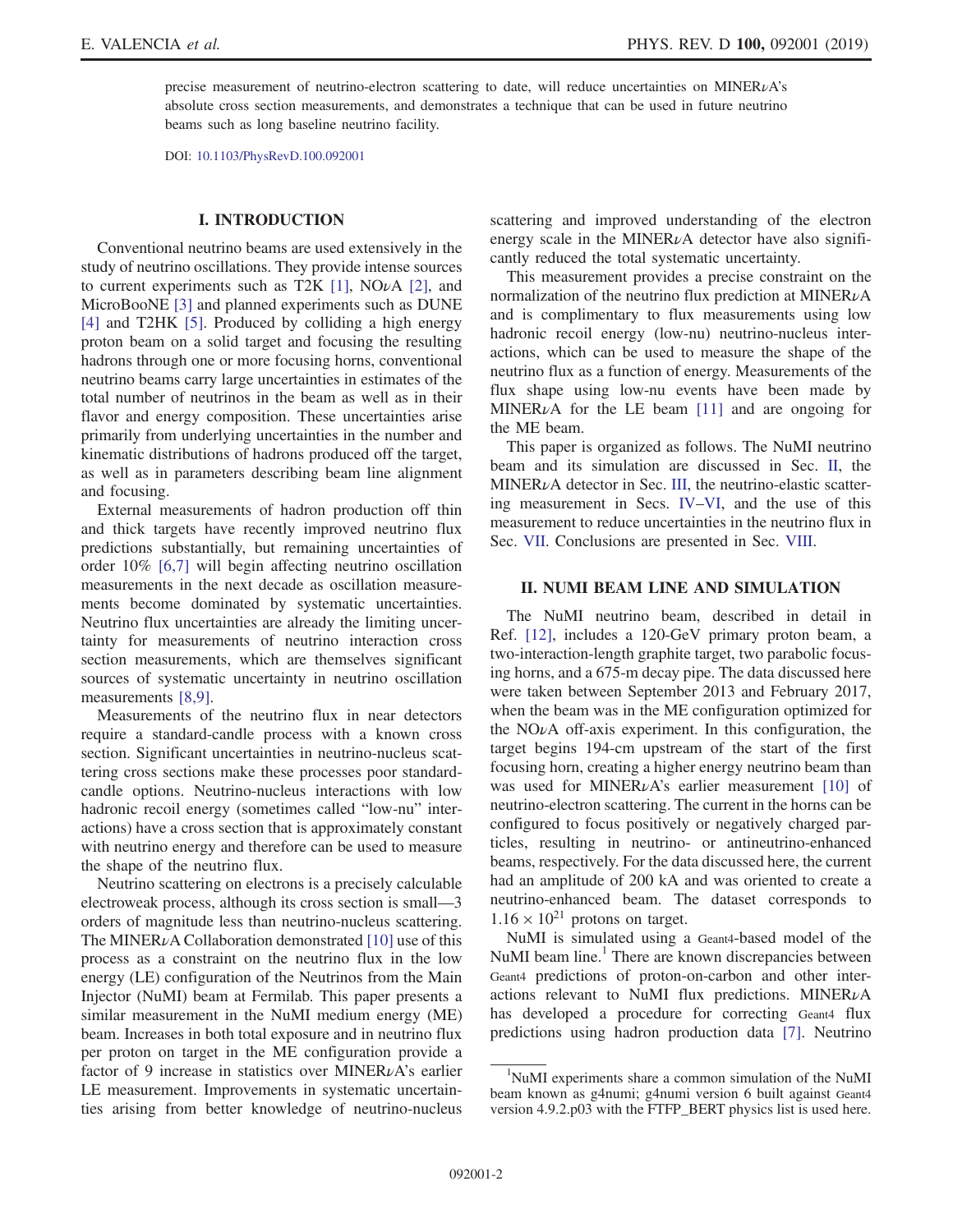<span id="page-2-2"></span>

FIG. 1. Simulated  $\nu_{\mu}$ ,  $\bar{\nu}_{\mu}$ ,  $\nu_{e}$ , and  $\bar{\nu}_{e}$  fluxes at MINER<sub>v</sub>A versus neutrino energy in the ME neutrino-mode configuration of the NuMI beam.

flux predictions after these corrections for the NuMI ME neutrino-mode configuration are shown in Fig. [1](#page-2-2).

# <span id="page-2-0"></span>III. MINERνA EXPERIMENT AND SIMULATION

The MINER $\nu$ A detector, described in detail in Ref. [\[13\]](#page-12-11), is composed of 208 hexagonal planes of plastic scintillator stacked along the z axis, which is nearly parallel to the NuMI beam axis. $<sup>2</sup>$  Each plane is composed of 127 interleaved</sup> triangular strips of scintillator, arrayed in one of three orientations (0 $^{\circ}$  and  $\pm 60^{\circ}$  with respect to the vertical) to facilitate three-dimensional particle reconstruction.

The last ten planes at the downstream end of the detector are interspersed with 26-mm thick planes of steel, functioning as a hadronic calorimeter (HCAL). The 20 planes upstream of the HCAL are separated by 2-mm thick sheets of lead, forming an electromagnetic calorimeter (ECAL). A 2-mm thick lead collar covers the outermost 15 cm of all scintillator planes (the side ECAL), and the planes are supported by steel frames embedded with scintillator (the side HCAL). The upstream end of the detector also contains five planes of passive targets constructed of lead, iron, and carbon, as well as water and cryogenic helium targets. The MINOS near detector sits 2-m downstream of  $MINERvA$  but is not used in this analysis. Only energy depositions in the inner tracker, ECAL, and HCAL are used in the measurement in this analysis.

The energy depositions in the scintillator strips are read out through wavelength-shifting fibers to multianode photomultiplier tubes using a data acquisition system described in Ref. [\[14\].](#page-12-12) Calibration of the detector, described in Ref. [\[13\],](#page-12-11) relies on through-going muons created in neutrino interactions upstream of the MINERνA detector. The timing resolution of individual hits is better than 4 ns. The electromagnetic energy scale is cross-checked with a sample of electrons originating from muon decays and also with a sample of  $\pi^0 \rightarrow \gamma \gamma$  candidates, discussed further in Sec. [VI.](#page-6-0)

Neutrino interactions in the MINER<sub>V</sub>A detector are simulated using the GENIE neutrino event generator [\[15,16\]](#page-12-13) version 2.12.6. This version of GENIE includes a tree-level calculation of the neutrino-electron elastic scattering cross section. This cross section is modified to account for modern calculations of electroweak couplings [\[17\]](#page-12-14) and for first-order radiative corrections [\[18\],](#page-12-15) as described in the Appendix. Quasielastic (QE) neutrinonucleus interactions are simulated with a relativistic Fermi gas model [\[19\]](#page-12-16) and the Llewellyn-Smith formalism [\[20\]](#page-12-17); MINER<sub>v</sub>A modifies the quasielastic model with weak charge screening [random phase approximation (RPA)] corrections [\[21\]](#page-12-18) as described in Ref. [\[22\]](#page-12-19). Although not part of the GENIE default model, MINERνA adds a simulation of quasielasticlike interactions off correlated nucleon pairs using the Valencia IFIC model [\[23\]](#page-12-20).

Models of Rein and Sehgal are used for both neutrinonucleon interactions with resonance production [\[24\]](#page-13-0) and coherent pion production [\[25\].](#page-13-1) MINER<sub>v</sub>A adds a simulation of diffractive neutral-current  $\pi^0$  production off hydrogen based on a model by Rein [\[26\]](#page-13-2) that is implemented in GENIE but not turned on by default. Deep inelastic scattering (DIS) is simulated using the Bodek-Yang model [\[27\].](#page-13-3) Intranuclear rescattering is simulated using the GENIE INTRANUKE-hA package.

Propagation of particles through the MINERνA detector is modeled with a simulation based on Geant4 version 4.9.4.p02 with the QGSP\_BERT physics list. Overlapping activity and dead time from other neutrino interactions is simulated by overlaying MINERνA data beam spills on simulated events. NuMI spills are delivered in six bunches spanning a total of 10  $\mu$ s. While the data considered here were taken, the intensity of NuMI bunches varied between  $1 \times 10^{12}$  and  $9 \times 10^{12}$  protons. MINER<sub>V</sub>A's simulation of accidental activity was upgraded for the ME era to ensure that the in-spill timing of simulated events and intensity of unrelated coincident energy depositions precisely matches those distributions in the data.

## <span id="page-2-1"></span>IV. EVENT RECONSTRUCTION AND SELECTION

Neutrino-electron elastic scatters in the MINER<sub>V</sub>A detector typically appear as single electron showers nearly parallel to the neutrino beam direction. Reconstruction of events consistent with this topology begins by separating hits in each 10  $\mu$ s NuMI spill in time, producing "time slices," consistent with a single neutrino interaction. Hits within a single time slice on adjacent strips within each plane are then grouped into clusters. Electron shower

<sup>&</sup>lt;sup>2</sup>The beam axis (oriented so as to direct the NuMI beam through the earth to Minnesota) points 58-mrad downward compared to the detector z axis, which is parallel to the floor of the MINOS near detector hall.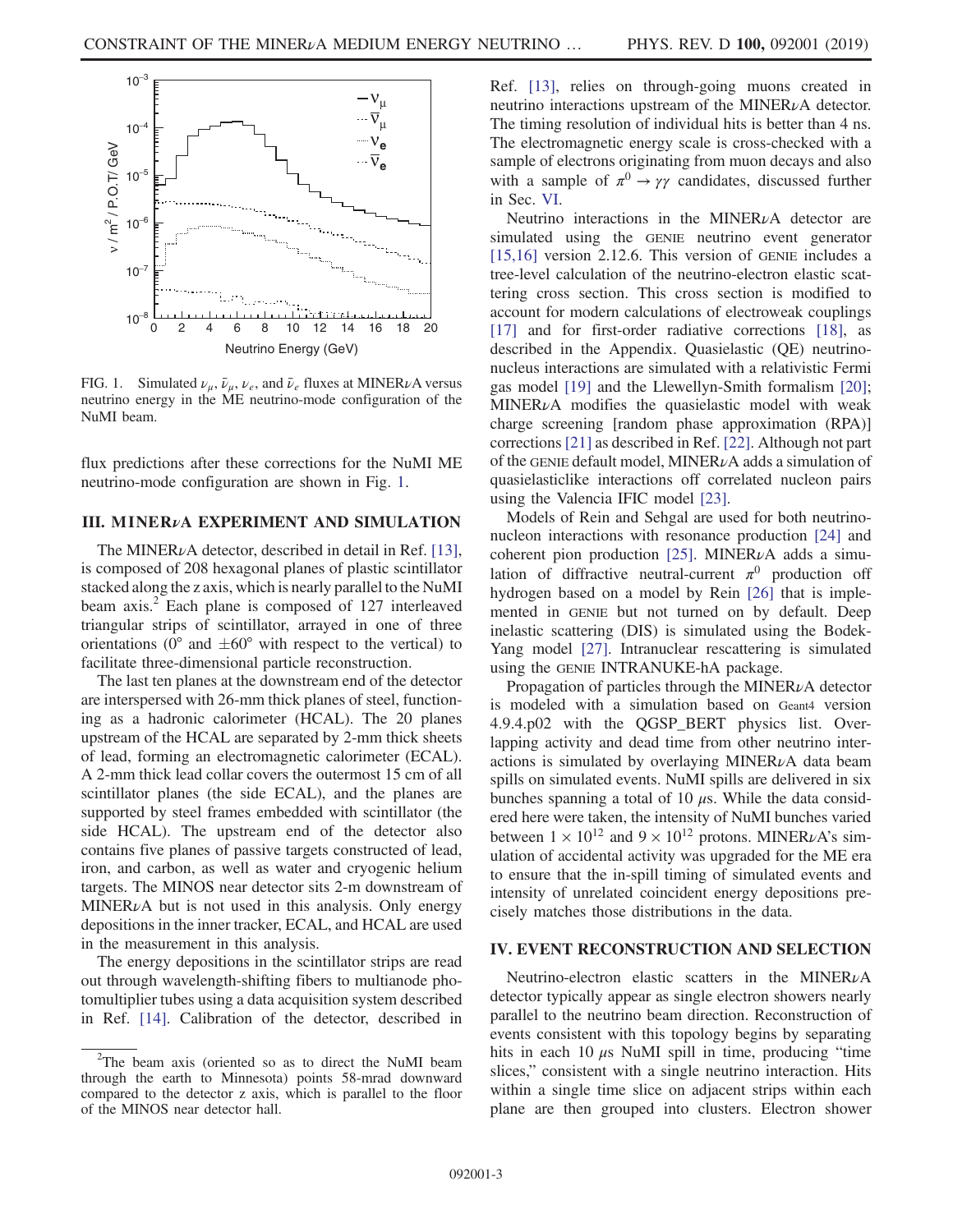candidates are then identified via a cone algorithm that is seeded by one of two types of objects: tracks or groups of clusters. In most cases, clusters are formed into tracks as described in Ref. [\[13\]](#page-12-11) and fit using a Kalman filter that provides a start vertex and track direction. The radiation length of scintillator corresponds to approximately 25 MINER<sub>v</sub>A planes for a track parallel to the detector z axis. Occasionally, when an electron begins to shower after traversing a small number of planes, a track cannot be reconstructed using the Kalman fitter method. In such cases spatially continuous clusters that are not consistent with a track are grouped together and fit with a chi-square minimization method to assign a vertex and angle to the group of clusters.

Given the vertex and angle of the reconstructed tracks or groups of clusters, a cone is formed that begins upstream of the vertex and extends downstream until no minimumionizing-level energy depositions are found within the cone volume. The axis of the cone lies along the reconstructed direction of the electron candidate. The cone has an opening angle of 10°, is positioned such that the width of the cone 80 mm upstream of the vertex is 50 mm, and is truncated upstream of this 80-mm point (see Fig. [2\)](#page-3-0). These parameters were chosen to maximize efficiency and containment for the signal in the simulation.

The calibrated energy of the clusters within the cone is summed, weighted by calorimetric constants obtained using the simulation that accounts for passive material in the detector as well as the overall difference between electron energy and energy deposited in MINERνA. The measurement of the electron's energy (angle) has a resolution ranging from 60 MeV (0.7°) in the lowest energy bin reported here  $(0.8-2 \text{ GeV})$  to 40 MeV  $(0.3^{\circ})$  for the highest energies (above 9 GeV).

Only electrons within  $MINER\nu A$ 's main tracker volume are considered. Specifically, the transverse position of the electron's vertex must lie within a hexagon with an apothem of 81.125 cm and the vertex longitudinal position must lie within the central 111 planes of the MINER<sub> $\nu$ A</sub> tracker. This corresponds to a fiducial mass of 5.99 metric tons.

A series of cuts is applied to the electron candidates to ensure well-reconstructed electrons. These cuts, described in the following paragraphs, as well as the backgroundreduction cuts described later are identical to those used in

<span id="page-3-0"></span>

FIG. 2. Illustration of the cone used to identify energy depositions that are part of the electron shower. For this analysis, the cone offset is 50 mm, the opening width is 80 mm, and cone opening angle is 10°.

the earlier LE analysis and they are described in further detail in Ref. [\[10\].](#page-12-7)

To ensure the electron candidate is contained within the detector, showers ending in the final four planes of the MINER<sub>V</sub>A HCAL are rejected, as are those with an end point within 2 cm of the edge of the detector in any of the three views. Events originating in the upstream nuclear target region of MINER $\nu$ A are vetoed by summing the visible energy inside a cylinder with a radius of 30 cm and with an axis that extends along the upstream extrapolation of the electron candidate. Events with more than 300 MeV of energy within this cylinder are rejected.

All of the electron candidates here arise from events in the MINERνA tracker; those with energy deposited in the HCAL must traverse the entirety of the ECAL and are expected to lose most of their energy in the ECAL. To reduce hadronic backgrounds, at least 80% of the total energy in the  $ECAL + HCAL$  must be deposited in the ECAL.

When an event occurs in the MINER<sub>v</sub>A detector, activated electronics channels are not able to detect a subsequent event for approximately 150 ns after the initial event. This dead time has a particularly adverse effect on event vertex reconstruction, as dead channels can cause events originating outside of the fiducial volume to have reconstructed vertices inside the fiducial volume. The data and simulation save a record of when each channel is in a dead state. To eliminate events where the vertex has been falsely placed due to dead time, the axis of the electron shower is extrapolated four planes upstream of the reconstructed vertex. If two or more of the intersected strips or their immediate neighbors are dead, the event is rejected.

Additional cuts are made to reduce backgrounds from neutrino-nucleus interactions. Only electron candidates above 0.8 GeV are considered in order to reduce backgrounds from neutral-current (NC)  $\pi^0$  production. Neutral pion backgrounds are further reduced by identifying events with two energy depositions in the ECAL with transverse separation consistent with two nearly collinear photons resulting from  $\pi^0$  decay.

One of the most effective cuts is on the average energy deposition of the electron in the first four planes of the shower  $(dE/dx_{(4)})$ , in which energy deposited by converted photons ( $e^+e^-$  pairs), which often come from neutral pions, is approximately twice that of an electron. The  $dE/dx_{\langle 4 \rangle}$  of events passing all other cuts is shown in Fig. [3](#page-4-0). This quantity is required to be less than  $4.5 \text{ MeV}/1.7 \text{ cm}$ .

To ensure that there are no visible particles in the event other than the electron, energy outside of the shower reconstruction cone but within 5 cm of the cone's outer shell is summed and required to be less than 120 MeV for electron candidates with energy below 7 GeV or less than 7.8 $E_e$  + 65.2 MeV otherwise, where  $E_e$  is the reconstructed energy of the electron in GeV.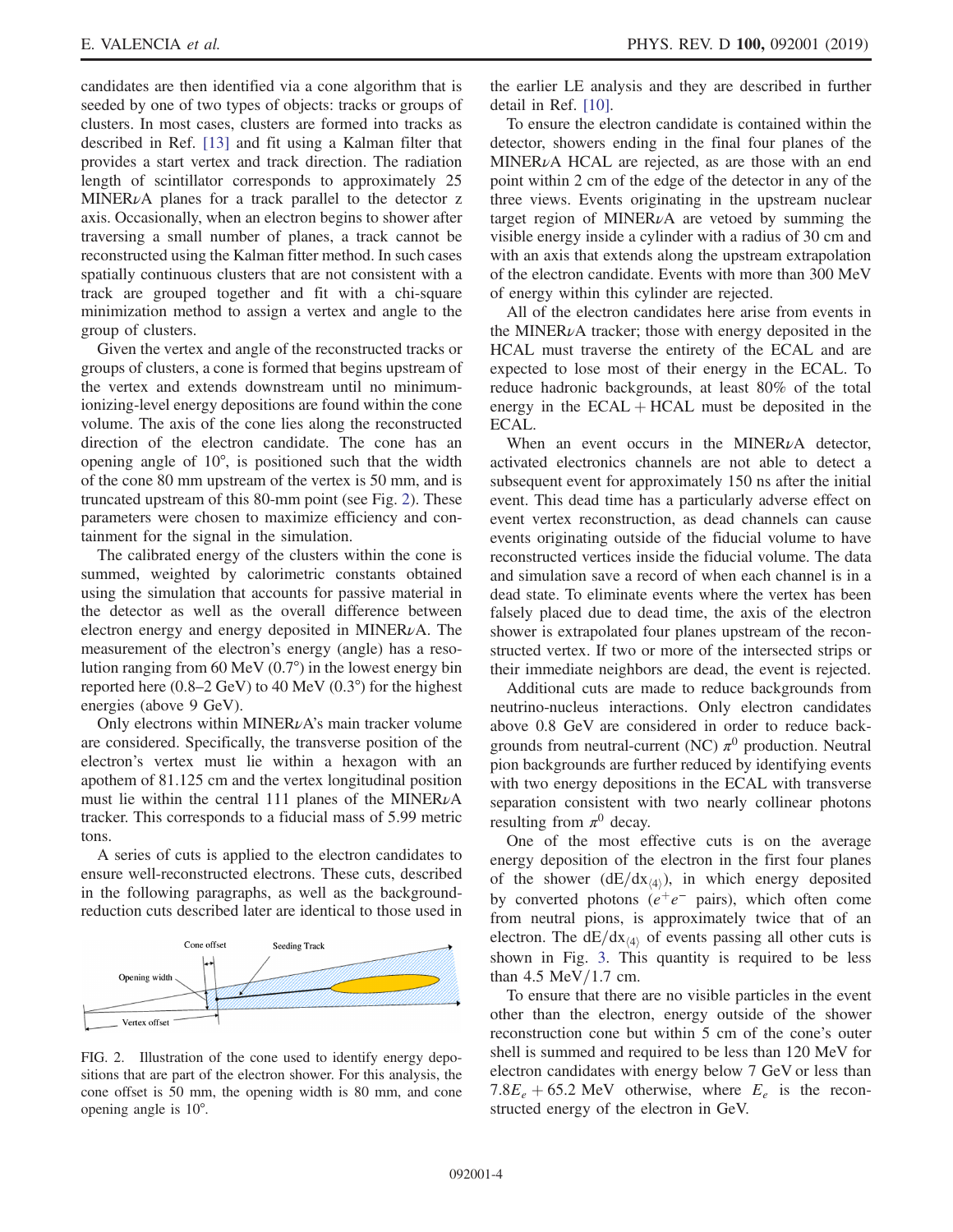<span id="page-4-0"></span>

FIG. 3. Average energy deposition in the first four planes of the electron candidate for events passing all other cuts in data and simulation (above) and the ratio of data to simulation (below). The error bars on the data points include statistical uncertainties only. The error bars on the ratio include both statistical uncertainties in data and statistical and systematic (see Sec. [VI\)](#page-6-0) uncertainties in the simulation. Backgrounds have been tuned using the procedure described in Sec. [V.](#page-5-0)

Overlapping particles may also be reconstructed as part of the electron shower itself. The upstream portion of these events is typically wider than that of a single electron; electron candidates are therefore required to have an transverse residual rms less than 20 mm in the upstream third of the shower. A cut is further made on the transverse residual rms over the full shower, calculated separately for X-, U-, and V-view clusters. The maximum of these three rms values is required to be less than 65 mm. The longitudinal energy profile of the shower is also required to be consistent with that of a single electromagnetic particle.

Because MINER<sub>V</sub>A detector planes are arrayed in an XUXV pattern, approximately 50% of the electron shower's energy is deposited in X planes, and 25% each in U and V planes. This is not necessarily the case for showers involving multiple particles, which will usually overlap the electron candidate in some views and not in others. To further reduce these events, two quantities are constructed

$$
E_{\rm XUV} = \frac{E_{\rm X} - E_{\rm U} - E_{\rm V}}{E_{\rm X} + E_{\rm U} + E_{\rm V}},\tag{1}
$$

$$
E_{\rm UV} = \frac{E_{\rm U} - E_{\rm V}}{E_{\rm U} + E_{\rm V}},\tag{2}
$$

and electron candidates are required to satisfy  $E_{\text{XUV}} < 0.28$ and  $E_{UV}$  < 0.5.

High energy electron showers tend to follow a straight line through the MINER $\nu$ A detector, whereas interactions of hadronic particles will often cause hadron showers to appear bent. To help eliminate hadronic-shower backgrounds, a bending angle is formed by defining two line segments, one from the start point of the shower to its midpoint and one from the midpoint to the end point. The angle between these lines is required to be less than 9°. This and other background rejection criteria were determined by optimizing signal significance according to the simulation.

After all of the cuts described above, the dominant background in the sample is  $\nu_e$  and  $\bar{\nu}_e$  charged-current quasielastic scattering (CCQE) ( $\nu_e n \to e^- p$  and  $\bar{\nu}_e p \to e^+ n$ ) in which the recoiling nucleon is not observed, which is typical for quasielastic events with low 4-momentum transfer squared  $(Q<sup>2</sup>)$ . Although these categories have an identical final-state particle signature to neutrino-electron scattering, they can be substantially reduced with kinematic cuts. One kinematic quantity that is useful here is the product of electron energy and the square of the angle of the electron with respect to the neutrino beam  $(E_e \theta^2)$ . For neutrino-electron elastic scattering,  $E_e\theta^2$  is kinematically constrained to be less than twice the electron mass. The  $E_e\theta^2$  distribution for events passing all other cuts described here is shown in Fig. [4.](#page-4-1) Candidate events are required to have  $E_e\theta^2 < 0.0032$  GeV rad<sup>2</sup>.

<span id="page-4-1"></span>

FIG. 4. The electron energy times the square of the electron angle with respect to the beam for candidate events passing all other cuts in data and simulation (above) and the ratio of data to simulation (below). The error bars on the data points include statistical uncertainties only. The error bars on the ratio include both statistical uncertainties in data and statistical and systematic (see Sec. [VI](#page-6-0)) uncertainties in the simulation. Signal events are required to have  $E_e\theta^2 < 0.0032$  GeV rad<sup>2</sup>. Backgrounds have been tuned using the procedure described in Sec. [V.](#page-5-0)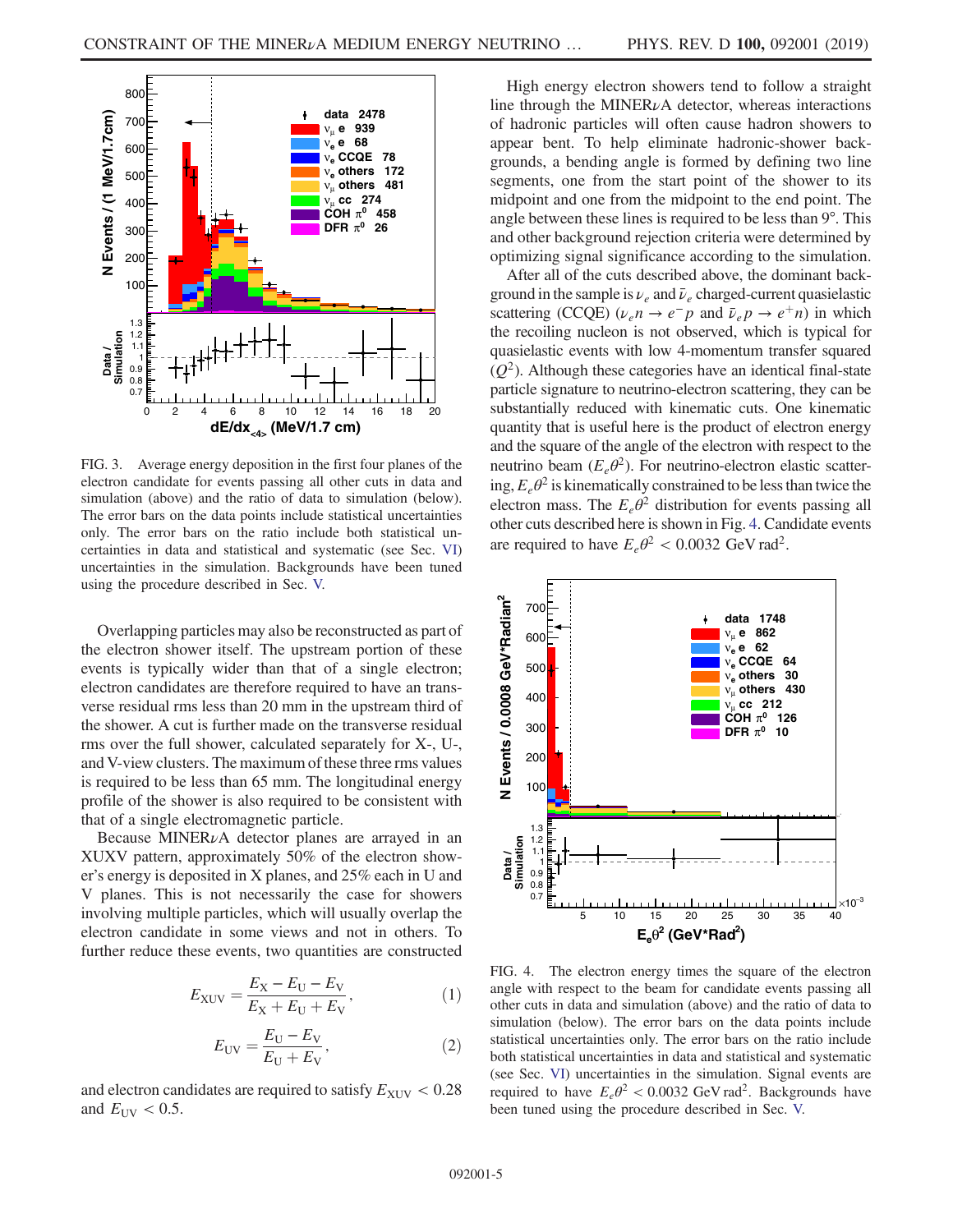<span id="page-5-1"></span>

FIG. 5. Total efficiency of neutrino-electron scattering candidates after all selection cuts.

To further reduce quasielastic background events,  $Q^2$  is reconstructed assuming a quasielastic hypothesis

$$
Q^2 = 2m_n(E_\nu - E_e),\tag{3}
$$

$$
E_{\nu} = \frac{m_{n}E_{e} - m_{e}^{2}/2}{m_{n} - E_{e} + p_{e}\cos\theta},
$$
\n(4)

where  $m_n$  and  $m_e$  are the masses of the neutron and electron, respectively,  $p_e$  is the momentum of the electron, and  $\theta$  is the angle of the electron with respect to the neutrino beam. Candidate events are required to have  $Q^2$ less than  $0.02 \text{ GeV}^2$ .

The signal efficiency of the event reconstruction selection after all cuts is shown in Fig. [5](#page-5-1).

# V. BACKGROUND SUBTRACTION

<span id="page-5-0"></span>The energy distribution of electron candidates passing all cuts is shown in Fig. [6](#page-5-2) for data and simulation. Of the 1112 predicted candidates, 212 are background. Nearly half of the predicted background events are from  $\nu_{\mu}$  neutral-current interactions, including coherent (COH) and diffractive (DFR)  $\pi^0$  production. About 20% arise from  $\nu_\mu$  chargedcurrent (CC) interactions, with the remainder due to  $\nu_e$ interactions, primarily charged-current quasielastic scattering. The backgrounds are largest at low reconstructed electron energies, where misreconstructed  $\nu_{\mu}$  events are particularly prevalent, and at high reconstructed electron energies, where backgrounds from  $\nu_e$  quasielastic scattering are large.

The backgrounds predicted by the GENIE-based simulation have been constrained using four kinematic sidebands. Sidebands 1–3 use different  $E_e\theta^2$  and  $dE/dx_{(4)}$  cuts than the signal region:  $0.005 < E_e \theta^2 < 0.1$  GeV rad<sup>2</sup> and dE/dx<sub>(4)</sub> <  $20$  MeV $/1.7$  cm. To enhance statistics in the sidebands, the cuts on the shower mean radius in the first third of the shower and on  $Q^2$  are removed. Sideband 1 further requires that the

<span id="page-5-2"></span>

FIG. 6. Reconstructed electron energy in events passing all cuts in data and simulation (above) and the ratio of data to simulation (below). The error bars on the data points include statistical uncertainties only. The error bars on the ratio include both statistical uncertainties in data and statistical and systematic (see Sec. [VI](#page-6-0)) uncertainties in the simulation. Backgrounds have been tuned using the procedure described in Sec. [V.](#page-5-0) The highest energy bin includes all events with  $E_e > 9$  GeV events, including events with  $E_e > 20$  GeV.

minimum dE/dx in the second through sixth planes be greater than  $3 \text{ MeV}/1.7 \text{ cm}$ . Sideband 2 (3) events are required to have minimum dE/dx in the second through sixth planes less than  $3 \text{ MeV}/1.7 \text{ cm}$  and have electron energy less than (greater than) 1.2 GeV. Sideband 4 satisfies all of the main analysis cuts except that  $dE/dx_{\langle 4 \rangle}$  is required to be between 4.5 and 10 MeV/1.7 cm.

The sidebands are designed to constrain four categories of background: (1) neutral-current coherent  $\pi^0$  production, (2) charged-current  $\nu_{\mu}$  interactions, (3) neutral-current  $\nu_{\mu}$ interactions (excluding diffractive and coherent  $\pi^0$  production), and (4)  $\nu_e$  interactions. Sideband 1 is approximately 30%  $\nu_{\mu}$  charged-current interactions, 50%  $\nu_{\mu}$  neutralcurrent interactions (excluding diffractive and coherent  $\pi^0$  production), 10% coherent  $\pi^0$  production, and 10%  $\nu_e$  interactions. Sideband 2 is composed of approximately one-third  $\nu_{\mu}$  interactions and two-thirds nondiffractive or coherent  $\nu_{\mu}$  neutral-current interactions. Sideband 3 is approximately 50%  $\nu_e$  interactions, with the remaining half split roughly evenly between  $\nu_{\mu}$  charged-current and nondiffractive, noncoherent  $\nu_u$  neutral-current interactions.

Prior to background constraint, there is an excess in data in sideband 4, the high  $dE/dx_{\langle 4 \rangle}$  sideband. This sideband is populated by all of the background sources discussed above except  $\nu_e$  interactions, and according to the simulation it consists primarily of events with  $\pi^0$  s in the final state.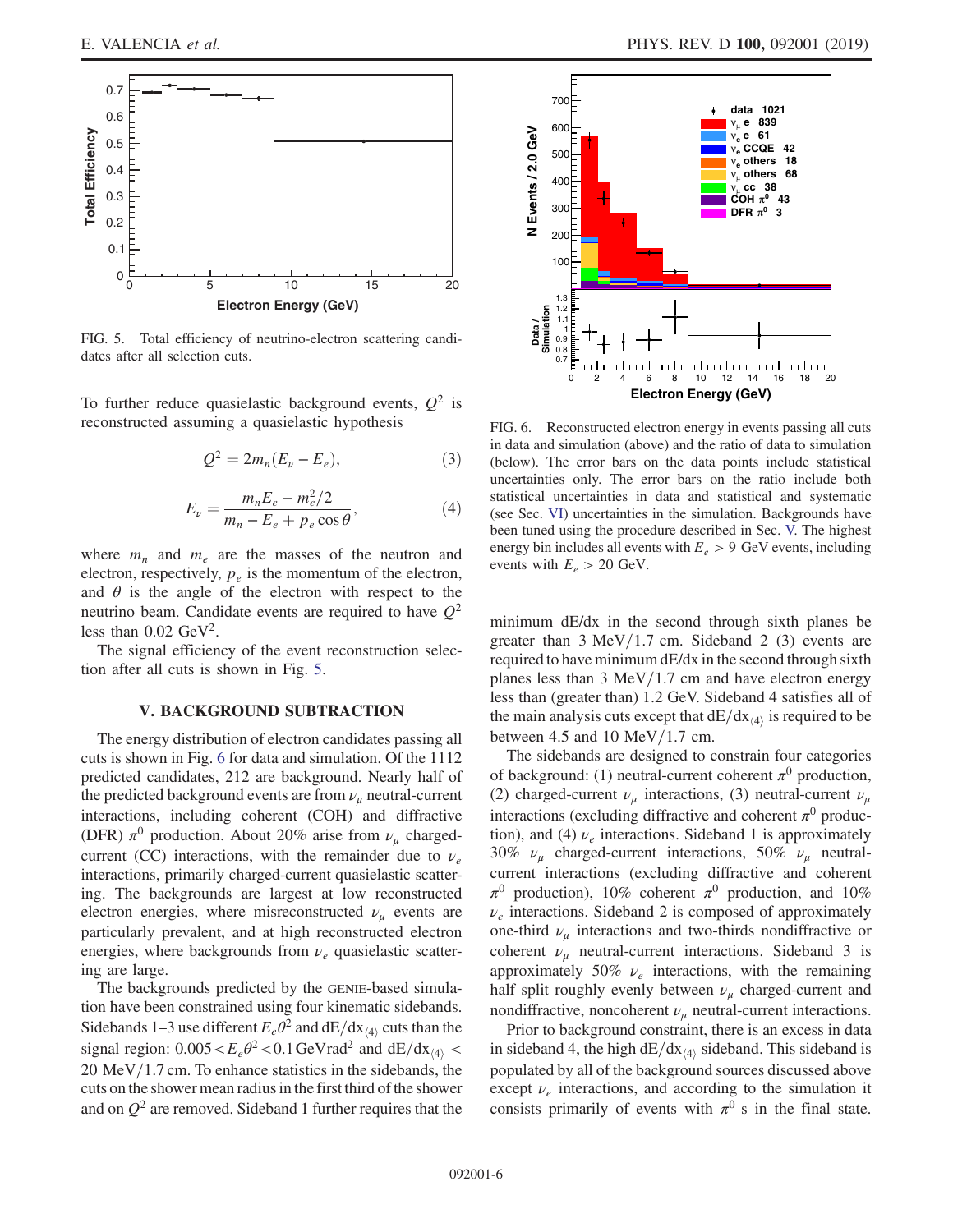<span id="page-6-1"></span>TABLE I. Background normalization scale factors extracted from the fits to kinematic sidebands, with statistical uncertainties.

| Process                      | Normalization   |  |  |
|------------------------------|-----------------|--|--|
| $\nu_e$                      | $0.87 \pm 0.03$ |  |  |
| $\nu_{\mu}$ CC               | $1.08 \pm 0.04$ |  |  |
| $\nu_u$ NC                   | $0.86 \pm 0.04$ |  |  |
| NC COH $0.8 < E_e < 2.0$ GeV | $0.9 \pm 0.2$   |  |  |
| NC COH $2.0 < E_e < 3.0$ GeV | $1.0 \pm 0.3$   |  |  |
| NC COH $3.0 < E_e < 5.0$ GeV | $1.3 \pm 0.2$   |  |  |
| NC COH $5.0 < E_e < 7.0$ GeV | $1.5 \pm 0.3$   |  |  |
| NC COH 7.0 $< E_e < 9.0$ GeV | $1.7 \pm 0.8$   |  |  |
| NC COH $9.0 < E_e$           | $3.0 \pm 0.9$   |  |  |

A similar excess was seen in a separate MINERνA measurement of  $\nu_e$  quasielasticlike scattering [\[28\],](#page-13-4) and it was found to be consistent with neutral-current diffractive  $\pi^0$  production [\[29\].](#page-13-5) The GENIE model for neutral-current diffractive scattering used here predicts very few events in the signal or sideband regions of this analysis, but significant contributions from similar coherent  $\pi^0$  production.<sup>3</sup> The excess in sideband 4 is attributed to coherent events, allowing the normalization of that background to float in the background fits, which are performed by computing a  $\chi^2$  summed over distributions in each of the four sidebands. Because MINER<sub>V</sub>A studies of both neutral-current diffrac-tive [\[29\]](#page-13-5) and charged-current coherent  $\pi^0$  production [\[30\]](#page-13-6) have found significant discrepancies with GENIE predictions that vary with energy, the normalization of the coherent background is allowed to vary separately for each of the six electron energy bins. For the other three backgrounds, the fit includes a single normalization factor that is constant with reconstructed energy. The best fit normalizations of each of the floated background components is shown in Table [I](#page-6-1).

To obtain a background-subtracted electron energy spectrum in data, backgrounds predicted by the simulation are scaled by the factors given in Table [I](#page-6-1) and subtracted from the electron energy spectrum in data as shown in Fig. [6.](#page-5-2) This spectrum is then corrected using the efficiency shown in Fig. [5.](#page-5-1) The electron energy spectra in the data and the simulation after background subtraction and efficiency correction are shown in Fig. [7.](#page-6-2)

## VI. SYSTEMATIC UNCERTAINTIES

<span id="page-6-0"></span>The background-subtracted, efficiency-corrected distribution shown in Fig. [7](#page-6-2) forms the basis of the flux constraint described in Sec. [VII.](#page-9-0) This distribution is subject to a variety of systematic uncertainties, which are summarized

<span id="page-6-2"></span>

FIG. 7. Reconstructed electron energy after background subtraction and efficiency correction in data and simulation (above) and the ratio of data to simulation (below). The data error bars include both statistical and systematic uncertainties, as described in Sec. [VI](#page-6-0). The simulated spectrum error bars include both simulated statistics and neutrino flux uncertainties. The ratio errors combine all of the uncertainties plotted in the top panel. The highest energy bin includes all events with  $E_e > 9$  GeV events, including events with  $E_e > 20$  GeV.

in Fig. [8](#page-6-3) and Table [II.](#page-7-0) The distribution, uncertainties, and covariance matrix are also available in Table [III](#page-7-1). These are evaluated by identifying underlying uncertain parameters in the simulation, shifting those parameters by their uncertainty, and performing the analysis (including background subtraction and efficiency correction) with the shifted simulation. The resulting change in the backgroundsubtracted, efficiency-corrected spectrum is used to form a covariance matrix that encapsulates the systematic uncertainties due to that parameter and their correlations. In some cases, it is appropriate to shift a parameter by  $+1$ 

<span id="page-6-3"></span>

FIG. 8. Summary of fractional systematic uncertainties on the background-subtracted, efficiency-corrected distributions.

<sup>&</sup>lt;sup>3</sup>GENIE does not currently contain a model of coherent photon production, but this process may also be present and would appear similar to coherent  $\pi^0$  production background events in the MINERνA detector.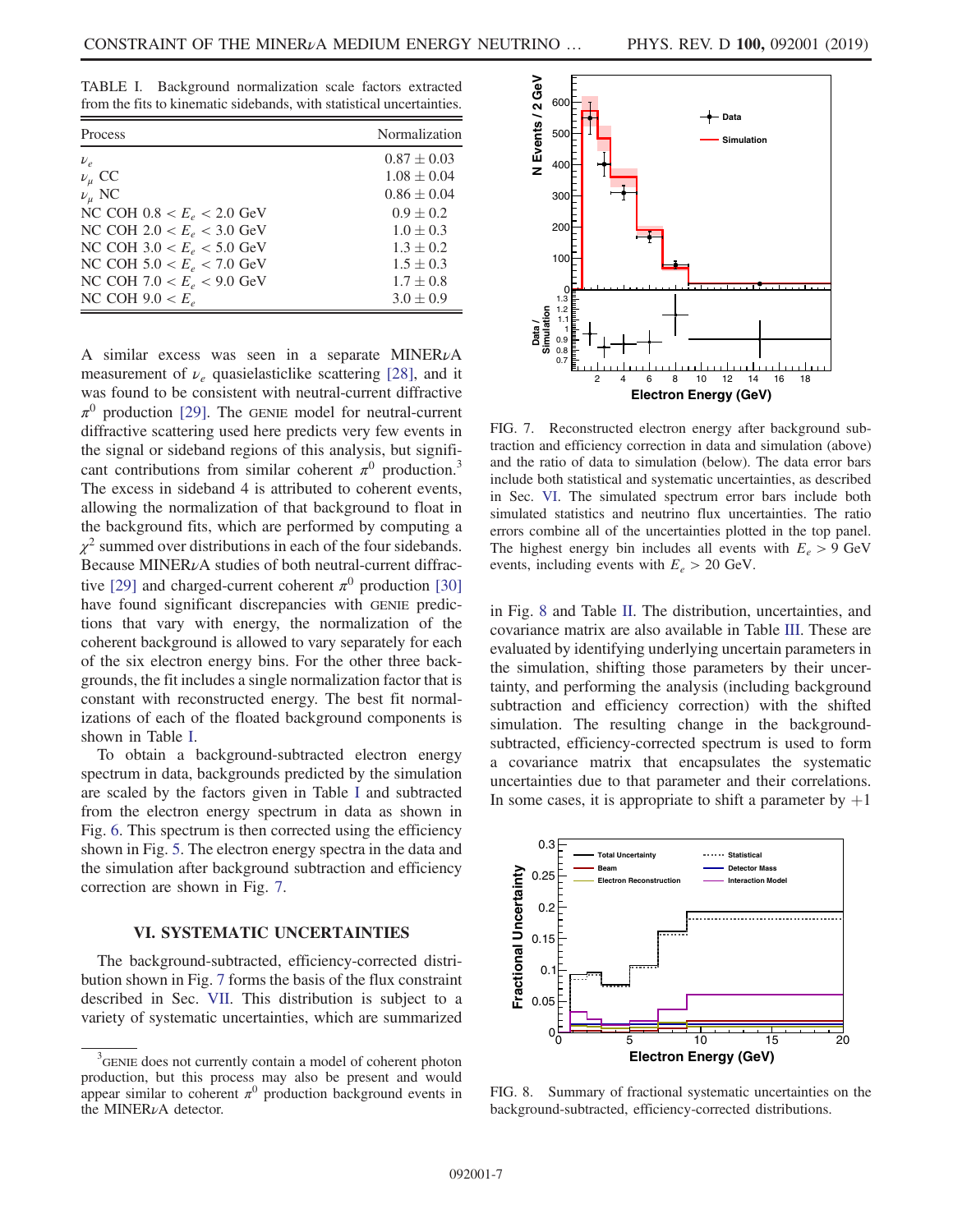| Source                  | Uncertainty $(\%)$ |
|-------------------------|--------------------|
| <b>Beam</b>             | 0.21               |
| Electron reconstruction | 0.57               |
| Interaction model       | 1.68               |
| Detector mass           | 1.40               |
| Total systematic        | 2.27               |
| Statistical             | 4.17               |
| Total                   | 4.75               |

<span id="page-7-0"></span>TABLE II. Uncertainties on total number of neutrino-electron scatters in MINER<sub>V</sub>A, after background subtraction and efficiency correction.

and −1 sigma, which produces two covariance matrices. These covariance matrices are averaged to estimate the covariance of a distribution due to the parameter in question. In the case of the neutrino flux uncertainties, there are many underlying uncertain parameters that are highly correlated with one another. In this case, the many universes method is used, wherein many simulations are created, with each of the flux parameters pulled randomly from their probability distributions. The total flux covariance matrix is formed from the average of the covariance matrix obtained with each simulation.

There are several systematic uncertainties associated with electron reconstruction, such as the electromagnetic energy scale of the MINERνA detector. Uncertainty on the energy scale in the tracker and electromagnetic calorimeter was estimated by comparing energy of reconstructed  $\pi^0$ candidates in charged-current  $\nu_{\mu}$  events between data and simulation. This comparison indicated that the tracker energy scale was well modeled in the simulation, and this conclusion was supported by data-simulation comparisons of the spectra of low energy electrons from stopped muon decays. The  $\pi^0$  sample indicated a 5.8% mismodeling of the energy scale in the electromagnetic calorimeter. Energy deposits in the calorimeter were adjusted by 5.8% and an overall uncertainty of 1.5% in the electromagnetic response of the tracker and electromagnetic calorimeter was applied,

<span id="page-7-1"></span>TABLE III. Number of neutrino-electron scattering events in each bin of neutrino energy after background subtraction and efficiency correction, with their uncertainties and covariance.

| $E_e$ range (GeV) 0.8-2 2-3 3-5 5-7 7-9 |       |        |                          |                                          |             | $9-\infty$   |
|-----------------------------------------|-------|--------|--------------------------|------------------------------------------|-------------|--------------|
| Events                                  |       |        |                          | 329.68 200.88 310.05 167.62 78.77 101.47 |             |              |
|                                         | 30.63 |        | 19.40 23.64 18.01        |                                          | 12.76       | 19.62        |
| $0.8 - 2$                               |       |        | 938.15 31.55 27.73 16.00 |                                          | 8.22        | 17.51        |
| $2 - 3$                                 |       |        |                          | 31.55 376.23 16.91 9.71                  | 1.46        | 5.60         |
| $3 - 5$                                 | 27.73 |        | 16.91 558.98             |                                          | 16.84 9.02  | 17.25        |
| $5 - 7$                                 | 16.00 | 9.71   |                          | 16.84 324.21                             | 9.62        | 16.88        |
| $7 - 9$                                 | 8.22  | - 1.46 | 9.02                     |                                          | 9.62 162.75 | 18.19        |
| $9-\infty$                              | 17.51 | 5.60   |                          | 17.25 16.88                              |             | 18.19 384.95 |

based on the precision of the  $\pi^0$  sample. A conservative 5% uncertainty on the energy scale in the hadronic calorimeter was assumed, based on a small sample of electrons reconstructed in the MINERνA test beam detector [\[31,32\]](#page-13-7). These energy scale uncertainties result in a small (0.1%) uncertainty on the measured number of neutrinoelectron scatters.

#### A. Electron reconstruction uncertainties

In the previous MINER $\nu$ A measurement of this channel [\[10\]](#page-12-7), one of the largest systematic uncertainties was due to the electron reconstruction efficiency. That uncertainty was estimated from a study of muons reconstructed in the MINOS near detector that were projected backwards into MINER<sub> $\nu$ A, which found a 2.7% difference between</sub> efficiencies in data and simulation due to accidental NuMI beam activity. Improvements in the simulation of accidental activity have reduced that difference to 0.4% for this analysis. Additionally, a visual scan of event displays of electrons that failed reconstruction in the simulation was performed for this analysis. Most of these failures were caused by accidental activity, but a small (0.4%) fraction of electrons were misreconstructed for reasons that could not be discerned and were unrelated to accidental activity. A conservative 100% uncertainty is assigned to these events, resulting in a total  $0.4 \bigoplus 0.4 = 0.57\%$  uncertainty on electron reconstruction efficiency, which in turn becomes a 0.57% uncertainty on the neutrino-electron scattering rate.

#### B. Beam uncertainties

Small uncertainties in both the background estimation and efficiency estimation arise from sources related to the NuMI beam. Uncertainties in the NuMI neutrino energy spectra arise primarily from hadron production and beam alignment. These are estimated using the same procedure used for the LE configuration of the NuMI beam [\[7\]](#page-12-10). Uncertainties in the  $\nu_{\mu}$  flux range from 7% to 12% depending on energy, and result in a 0.2% uncertainty in the measured neutrino-electron scattering rate, primarily through the background subtraction procedure. Uncertainty in the angle of the NuMI beam is estimated by comparing muon angular spectra in charged-current  $\nu_{\mu}$  candidates with low hadron recoil in data and simulation. This results in a 0.5 mrad uncertainty in the beam angle, leading to a 0.1% uncertainty on the neutrino-electron scattering rate.

## C. Interaction model uncertainties

The largest category of systematic uncertainty is that associated with the neutrino interaction models used in the simulations. These are largely assessed using the model parameter variations that are provided as event weights in the GENIE event generator. Several uncertainties are also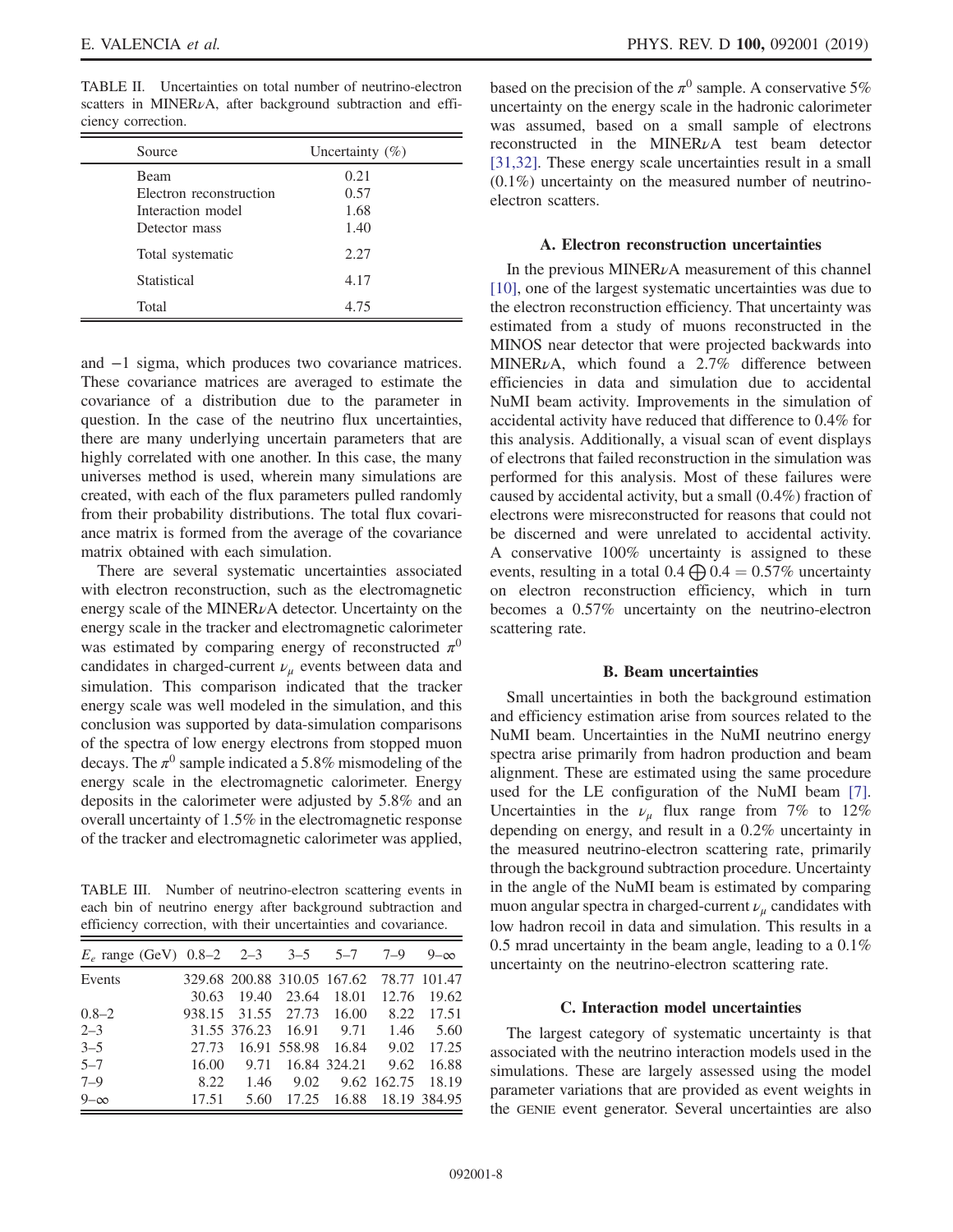added in addition to those provided by the GENIE developers, as described below.

Electron neutrino charged-current quasielastic scattering at low  $Q^2$  is a significant background. The analysis is particularly sensitive to uncertainty in the shape of the simulated  $Q^2$ spectrum that is used to extrapolate backgrounds from the higher  $Q^2$  sideband to low  $Q^2$  signal region. Uncertainties on the RPA correction to the quasielastic scattering model are taken from Ref. [\[22\].](#page-12-19) A recent MINER<sub>V</sub>A measurement of  $\nu_{\mu}$ charged-current scattering indicates that, even with this RPA correction, low  $Q^2$  quasielastic events are overpredicted by approximately 30% [\[33\].](#page-13-8) Further study of the hadronic recoil energy distributions (see Fig. [9\)](#page-8-0) in  $\nu_{\mu}$  events with zero pions in the ME dataset indicate that the region selected by the neutrino-electron scattering analysis (very low lepton  $P_t$ and low recoil) are more modestly overpredicted, while the region occupying the sidebands (moderate lepton  $P_t$ and low recoil) are well predicted. The remaining discrepancy seen by Ref. [\[33\]](#page-13-8) populates regions of higher hadronic recoil energy (correlated with large vertex energies), as seen in Fig. 38 of Ref. [\[33\],](#page-13-8) which is not relevant to this result. Because the overprediction at low  $P_t$  and low recoil is comparable to the size of the uncertainty from the RPA correction, no additional uncertainty is assessed. In addition to the above described uncertainty on the  $Q^2$  shape, a 10% uncertainty on the normalization of the quasielastic background is also assumed.

A previous MINER<sub> $\nu$ </sub>A measurement of  $\nu_e$  quasielastic scattering [\[28\]](#page-13-4) indicates no significant disagreement between  $\nu_e$  and  $\nu_\mu$  predictions, so no additional uncertainty is assigned to account for the extrapolation of the MINER<sub> $\nu$ A</sub>  $\nu_{\mu}$  quasielastic measurement to the predicted  $\nu_e$  spectrum. The total contribution to the neutrino-electron scattering rate uncertainty from elastic and quasielastic sources is 1.0%. This includes a negligible contribution from the model of neutrino-electron scattering itself, assessed using an alternate calculation of radiative corrections to the GENIE tree-level calculations [\[34,35\]](#page-13-9).

A large source of interaction model uncertainty arises from predictions of neutral-current  $\pi^0$  events, such as diffractive and coherent pion production. Most of these events are vetoed by the cut on  $dE/dx_{\langle 4 \rangle}$ , but some survive. The  $dE/dx_{\langle 4 \rangle}$  sideband described in Sec. [V](#page-5-0) contains a significant underprediction of events, which is attributed to neutral-current coherent events in the background constraint procedure. A separate fit is also performed that ascribes that overprediction to neutral-current diffractive  $\pi^0$ production and takes the difference between the two as a systematic uncertainty. GENIE uncertainties associated with neutral-current pion production, such as the axial vector mass for resonance production, also lead to uncertainty in this analysis, with all pion production model uncertainties yielding a 0.5% uncertainty on the neutrino-electron scattering rate. Uncertainty in models of pion and proton

<span id="page-8-0"></span>

FIG. 9. Recoil energy distributions in bins of muon transverse momentum  $(P<sub>t</sub>)$  in a sample of  $\nu_{\mu}$  charged-current quasielastic scattering candidates from an ongoing measurement of quasielasticlike events in a  $P_t$ ,  $P_{\parallel}$ , recoil phase space. The quasielastic backgrounds in this analysis are  $\nu_e$  interactions with low  $P_t$  and low recoil ( $P_t < 0.15$ , top row). The sideband used to constrain this background occupies moderate  $P_t$  and low recoil (0.15 <  $P_t$  < 0.4, second and third rows). The error bars on the data are statistical; the simulation error bars include both statistical uncertainties and uncertainties associated with the RPA correction.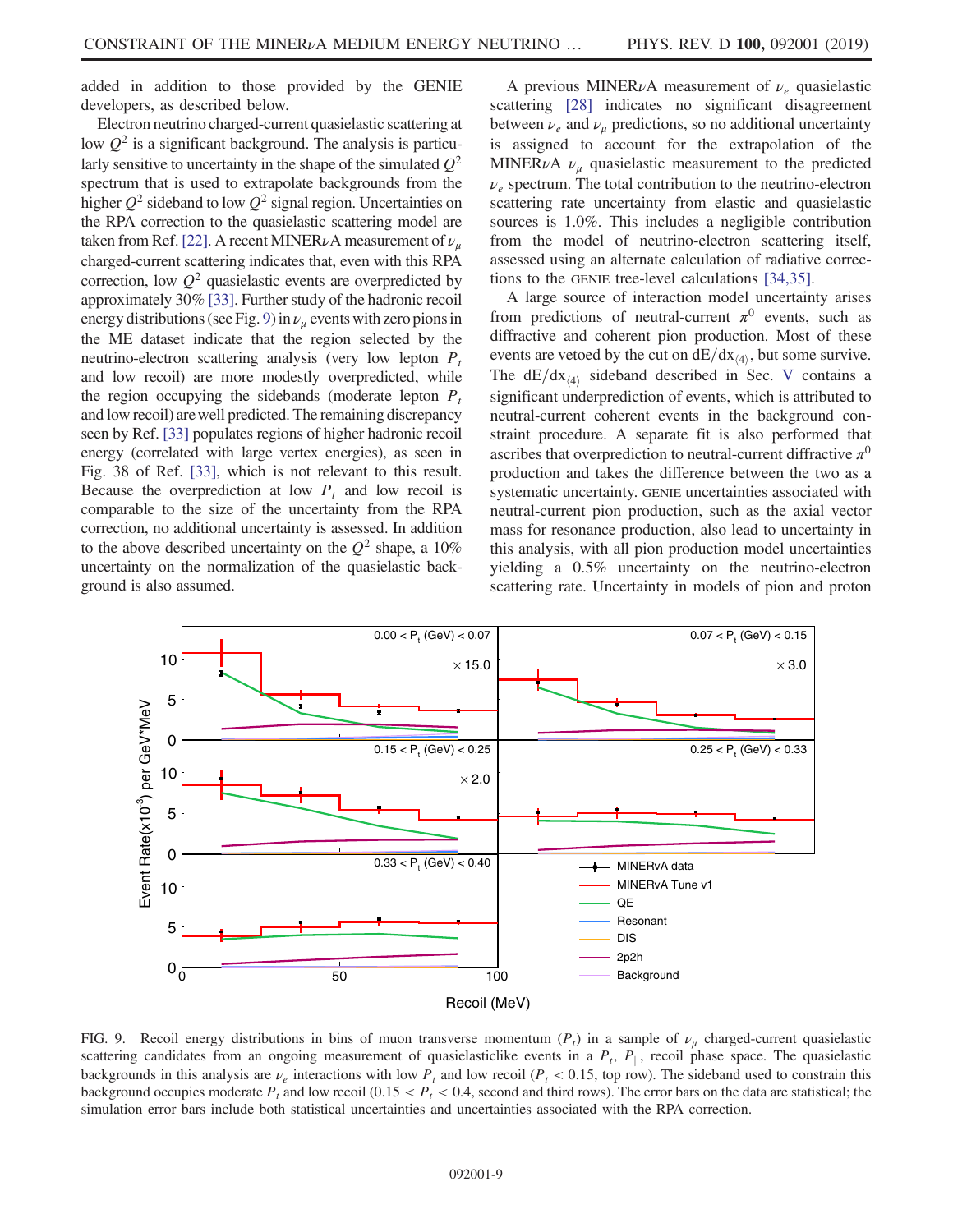final-state interactions in the primary nucleus each contribute an additional 0.5% uncertainty. Other sources of model uncertainty, primarily arising from uncertainties propagated from the background fits, contribute 0.7% uncertainty to the neutrino-electron scattering rate.

#### D. Detector mass uncertainty

Finally, the mass assay of the MINER $\nu$ A tracker carries a 1.4% uncertainty. While this is technically an uncertainty on the simulated prediction of the number of neutrinoelectron scatters in MINER<sub>V</sub>A, rather than on the  $MINER<sub>u</sub>A$  measurement itself, it is included in the total uncertainty budget of the data spectrum to facilitate the flux constraint described in the following section.

# VII. FLUX CONSTRAINT

<span id="page-9-0"></span>The neutrino-electron scattering measurement described here is combined with the *a priori* ME NuMI flux prediction at MINER $\nu$ A in a manner similar to that used for the previous MINER $\nu$ A measurement in the NuMI LE beam [\[10\]](#page-12-7). This technique relies on Bayes' theorem [\[36\]](#page-13-10), which holds that the probability of a model given a measurement is proportional to the product of the probability of the measurement given the model and the prior probability of the model. Thus, a probability distribution of neutrino flux that takes into account both the *a priori* flux uncertainties and the neutrino-electron scattering measurement can be obtained by weighting the *a priori* probability distribution by the likelihood of the neutrino-electron scattering data given models in that distribution.

In practice, an ensemble of neutrino flux predictions is created with the underlying uncertain neutrino flux parameters (arising from hadron production models and beam alignment) varied within their uncertainties taking into account correlations between parameters. Each simulation produces a prediction of the number of neutrino-electron scatters in MINER<sub>V</sub>A (as well as a variety of other quantities). To construct the probability distribution for some simulated observable constrained by neutrinoelectron scattering data, each simulation is weighted using a  $\chi^2$ -based likelihood

<span id="page-9-1"></span>
$$
W = \frac{1}{(2\pi)^{K/2}} \frac{1}{|\Sigma_{\mathbf{N}}|^{1/2}} e^{-\frac{1}{2}(\mathbf{N} - \mathbf{M})^T \Sigma_{\mathbf{N}}^{-1} (\mathbf{N} - \mathbf{M})}
$$
(5)

[\[37\]](#page-13-11), where  $K$  is the number of bins in the measurement, N is the vector of the bin contents of the spectrum measured in data, (M) is a vector holding the contents of the predicted spectrum in the simulation in question, and  $\Sigma_N$  is the total data covariance matrix describing all uncertainties on N.

The probability distribution (PDF) of the simulated number of neutrino-electron scatters before and after constraint [i.e., applying the weights given in Eq. [\(5\)\]](#page-9-1) is shown in Fig. [10](#page-9-2). Similar distributions for the predicted

<span id="page-9-2"></span>

FIG. 10. Probability distributions of the number of neutrinoelectron scatters, before and after constraining the a priori flux model using the neutrino-electron scattering data.

number of  $\nu_{\mu}$  between 2 and 20 GeV are shown in Fig. [11](#page-9-3). The predicted neutrino flux between 2 and 20 GeV after constraint (taken from the mean of the weighted PDF) is shifted down by 9.6%, while the uncertainty on the prediction (taken from the rms of the weighted PDF) is lowered by 53%.

Similar PDFs can be constructed for the individual bins of any distribution predicted by MINER<sub>v</sub>A's simulation. For example, the predicted electron spectrum in neutrinoelectron scattering is shown in Fig. [12,](#page-10-0) and the predicted flux and uncertainty in each bin before and after constraint are shown in Figs. [13](#page-10-1) and [14,](#page-10-2) respectively. Both the electron energy spectrum and the neutrino flux are shifted to slightly higher energy by the constraint.

Correlations of uncertainties on the predicted neutrino flux in different energy bins are shown in Fig. [15](#page-11-1) for both the unconstrained and constrained cases. Prior to

<span id="page-9-3"></span>

FIG. 11. Probability distributions of the  $\nu_u$  flux between 2 and 20 GeV, before and after constraining the a priori flux model using the using the neutrino-electron scattering data.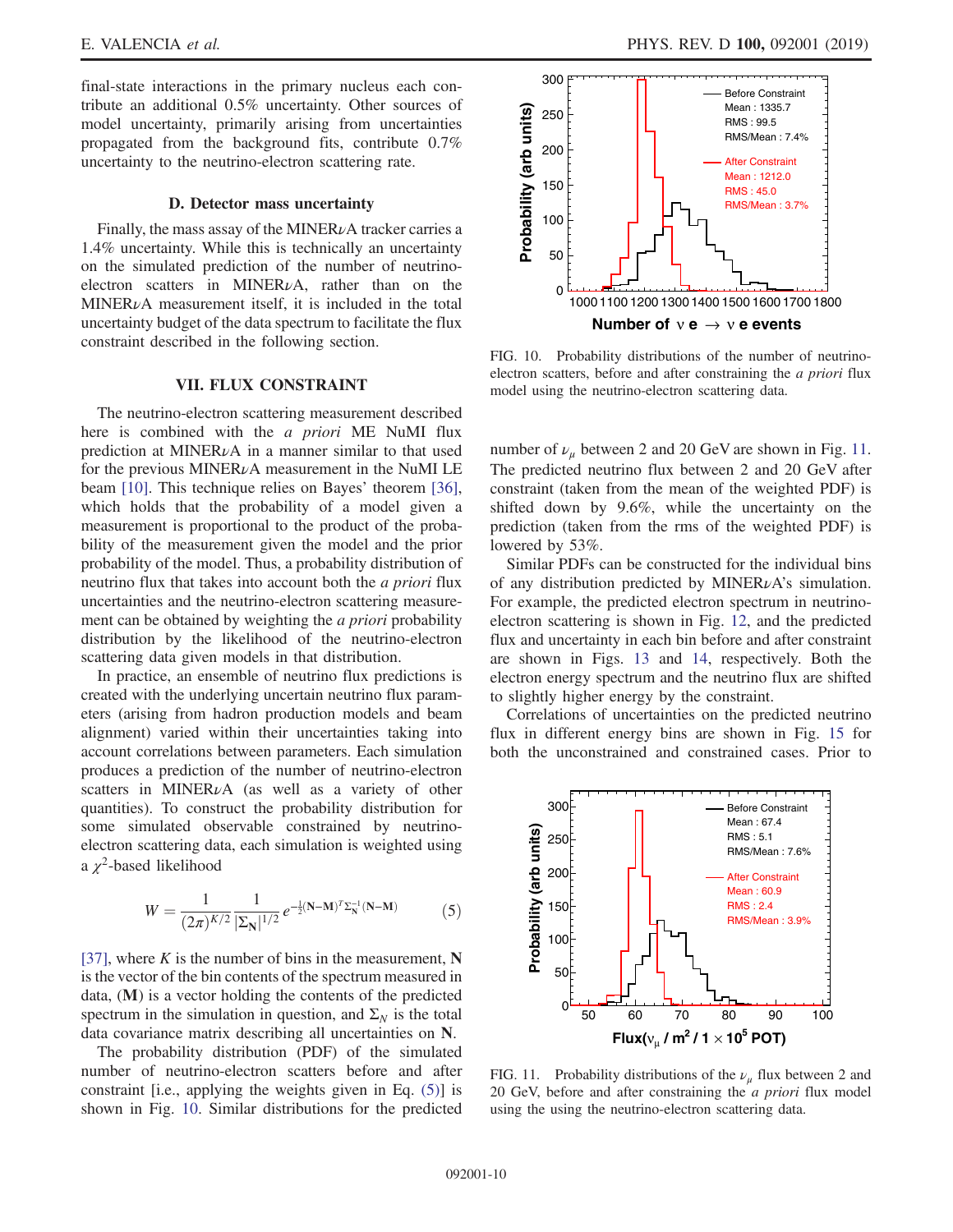<span id="page-10-0"></span>

FIG. 12. Predicted neutrino-electron scattering electron spectrum flux, before and after constraining the a priori flux model using the neutrino-electron scattering data.

constraint, the neutrino flux uncertainties are highly correlated across energy bins, due to strong assumed correlations in the model used to predict hadron production off of the target, which dominates the flux uncertainty in most energy regions. The exception is the 8–12 GeV region, where uncertainties associated with alignment and focusing of the beam are large and uncorrelated with the hadron production uncertainties. After the constraint, the correlation across neutrino energy bins is weaker. In particular, the 8–12 GeV

<span id="page-10-1"></span>

FIG. 13. Predicted  $\nu_{\mu}$  flux in bins of neutrino energy, before and after constraining the *a priori* flux model using the neutrinoelectron scattering data.

<span id="page-10-2"></span>

FIG. 14. Fractional uncertainties on the predicted  $\nu_{\mu}$  flux in bins of neutrino energy, before and after constraining the a priori flux model using the neutrino-electron scattering data.

region and high energy tail regions are less correlated with the peak region.

This is the second use of neutrino-electron scattering as a flux constraint by the MINER $\nu$ A experiment. The first [\[10\]](#page-12-7) used data from and constrained the flux prediction of the NuMI LE NuMI beam configuration. This paper describes a measurement using the ME NuMI beam, in which the proton target has been pulled upstream of the focusing horn, allowing higher energy mesons to be focused by the horns, resulting in a higher energy neutrino beam. Because the hadrons that produce neutrinos at MINER $\nu$ A in the ME beam come from generally different (high energy) phase space in the two beam configurations, it is not necessarily expected that the neutrino-electron scattering constraint will have the same effect on both flux predictions. However, the result of the constraint in both cases is to lower the neutrino flux prediction. In the LE beam, the flux was lowered by 2%–4% depending on energy, which is a much smaller effect than the 9%–11% reduction in the ME beam. That is in part due to the much reduced statistics of the LE measurement, but may also be because of differences in the hadron production models predictions of LE and ME hadron phase space.

This flux constraint procedure is only valid if the measured data and a priori Monte Carlo are statistically compatible. The MINER<sub>V</sub>A collaboration deems distributions to be statistically compatible if they agree within three standard deviations. The chi-square statistic comparing the measurement reported here and the *a priori* simulation is 5.1 with 6 degrees of freedom, indicating good agreement. The total number of predicted events is higher in the simulation by 1.7 standard deviations, which has a 2-sided p value of 9%. Both of these calculations use the full data covariance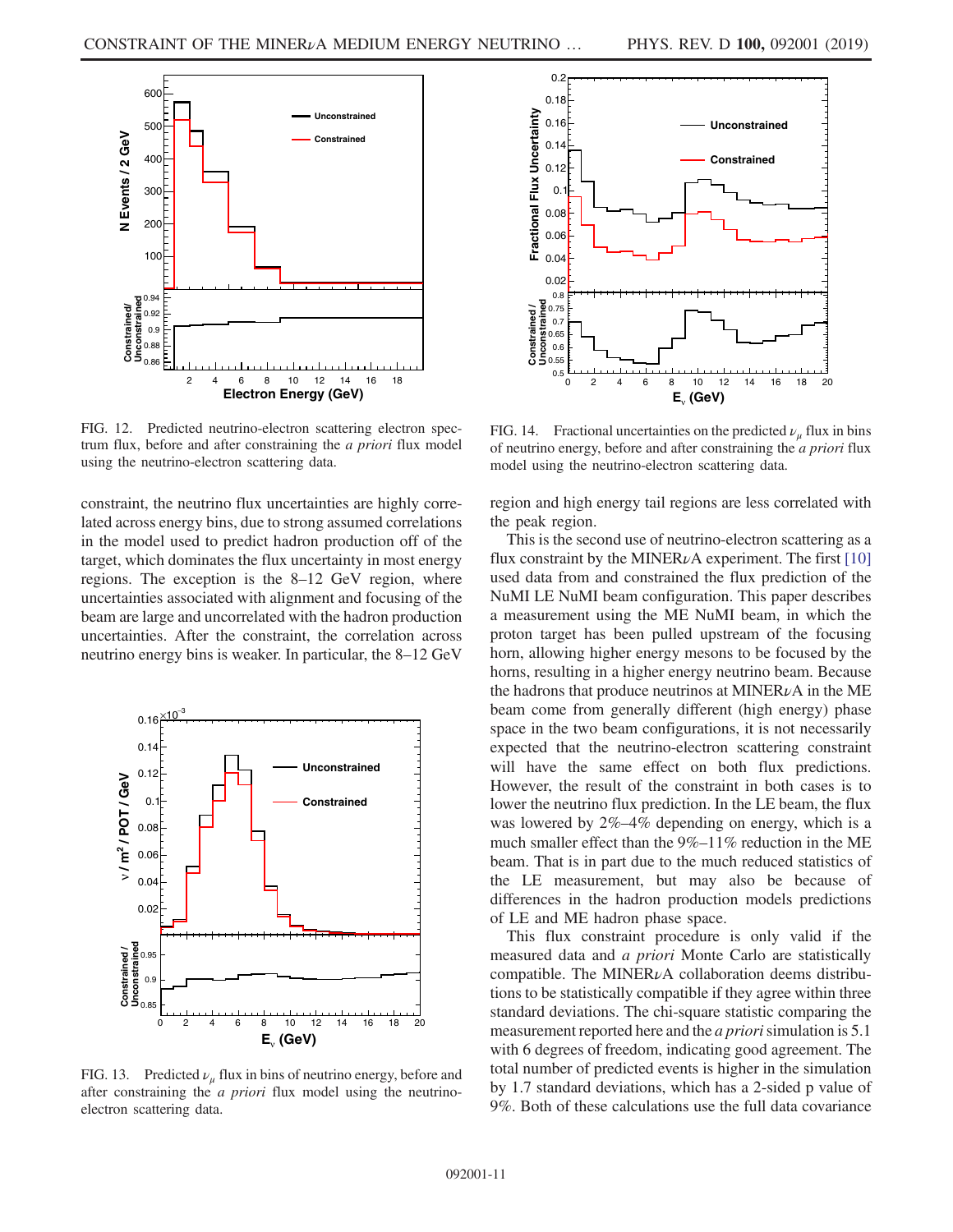<span id="page-11-1"></span>

FIG. 15. Correlation of unconstrained (left) and constrained (right) flux uncertainties. The uncertainties themselves are shown in Fig. [8.](#page-6-3)

matrix and a covariance matrix for the simulation that includes both statistical and a priori flux uncertainties.

This measurement could be used to constrain other simulations of the ME NuMI flux (e.g., those used by other experiments operating in the NuMI beam). In that case, the MINER<sub>V</sub>A detector can be represented by a hexagonal prism with apothem 88.125 cm and length 2.53 m, oriented 58 mrad upward from the NuMI beam axis, consisting of  $1.99 \pm 0.03 \times 10^{30}$  electrons spread uniformly throughout the 5.99 metric ton fiducial mass. The detector is centered 1031.7 m downstream of the upstream edge of the first focusing horn in the NuMI beam line and −0.240 m (−0.249 m) from the beam horizontal (vertical) axis.

## VIII. CONCLUSION

<span id="page-11-0"></span>The article reports the number of neutrino interactions with electrons in the MINER<sub>V</sub>A scintillator tracker using a data sample corresponding to  $1.16 \times 10^{21}$  protons on target (POT) in the NuMI ME beam. The total uncertainty on the number of interactions is 4.8%, which is more than a factor of 2 lower than the previous measurement of this process in the NuMI beam. Combined with the MINERνA flux model and uncertainties, this measurement lowers the predicted  $\nu_{\mu}$ flux by 9.6% and lowers uncertainties at the focusing peak from 7.6% to 3.9%. This improved flux prediction will benefit all MINERνA cross section measurements that use this data sample. The path described here can also be followed by future experiments such as DUNE.

# ACKNOWLEDGMENTS

This document was prepared by members of the MINER<sub>v</sub>A Collaboration using the resources of the Fermi National Accelerator Laboratory (Fermilab), a U.S. Department of Energy, Office of Science, HEP User Facility. Fermilab is managed by Fermi Research Alliance, LLC (FRA), acting under Contract No. DE-AC02-07CH11359. These resources included support for the MINERνA construction project, and support for construction also was granted by the U.S. National Science Foundation under Grant No. PHY-0619727 and by the University of Rochester. Support for participating scientists was provided by NSF and DOE (U.S.), by CAPES and CNPq (Brazil), by CoNaCyT (Mexico), by Proyecto Basal FB 0821, CONICYT PIA ACT1413, Fondecyt 3170845, and 11130133 (Chile), by CONCYTEC, DGI-PUCP, and IDI/IGI-UNI (Peru), and by the Latin American Center for Physics (CLAF). We thank the MINOS Collaboration for use of its near detector data. We thank the staff of Fermilab for support of the beam line, the detector, and computing infrastructure. Finally, we are grateful to Oleksandr Tomalak for gently pointing out an error in the radiative correction formulas in the Appendix.

# APPENDIX: CORRECTIONS TO THE GENIE NEUTRINO-ELECTRON SCATTERING MODEL

<span id="page-11-2"></span>At tree level, the neutrino-electron scattering cross section is given by

$$
\frac{d\sigma(\nu e^- \to \nu e^-)}{dy}
$$
  
= 
$$
\frac{G_F^2 s}{\pi} \left[ C_{LL}^2 + C_{LR}^2 (1 - y)^2 - C_{LL} C_{LR} \frac{m y}{E_\nu} \right],
$$
 (A1)

where  $E_{\nu}$  is the neutrino energy, s is the Mandelstam invariant representing the square of the total energy in the center-of-mass frame, m is the electron mass, and  $y = T_e/E_\nu$ , where  $T_e$  is the kinetic energy of the finalstate electron. This analysis uses GENIE version 2.12.6 to model the neutrino-electron scattering signal, corrected for updated electroweak couplings,  $C_{LL}$  and  $C_{LR}$  [\[17\]](#page-12-14) and oneloop electroweak radiative corrections as calculated in Ref. [\[18\]](#page-12-15).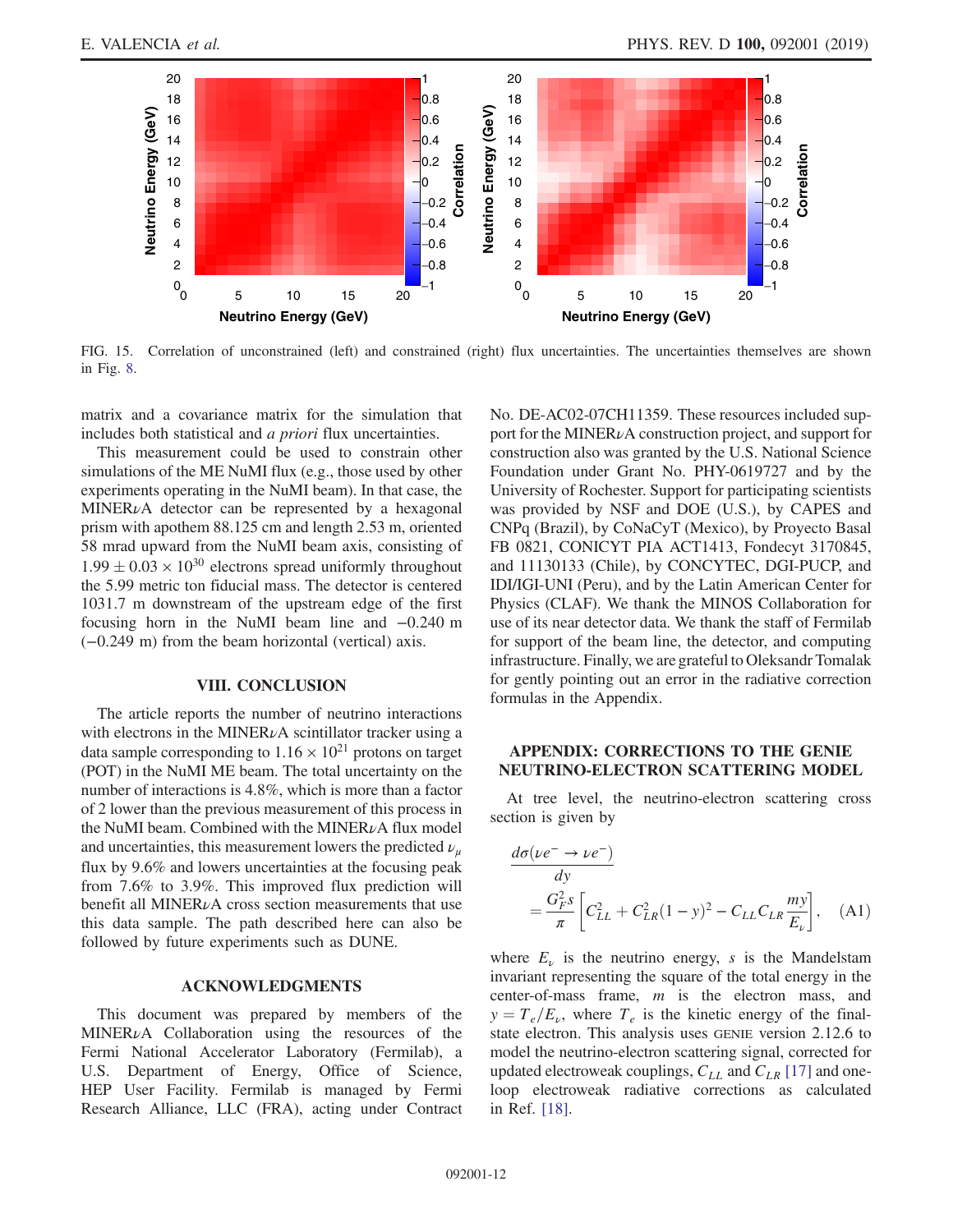This is a different calculation of  $d\sigma(\nu e^- \rightarrow \nu e^-)/d\nu$ than that used in MINER $\nu$ A's previous flux constraint based on neutrino-electron scattering [\[10\].](#page-12-7) In the previous calculation, based on Refs. [\[34,35\],](#page-13-9) y was defined as  $T_e/E_v$ . However, for approximately collinear real photon radiation, the MINER<sub> $\nu$ A</sub> detector is most likely to measure the sum of the energy of the electrons and real photons. The calculation of Ref. [\[18\]](#page-12-15) defines  $y \equiv$  $(T_e + E_y)/E_y$  and is therefore more representative of what is observed in the detector.

One deficiency of the calculation of Ref. [\[18\]](#page-12-15) is that it does not contain the term in the one-loop cross section proportional to  $C_{LL}C_{LR}$ . This deficiency is corrected in a recent calculation [\[38\],](#page-13-12) and that result is given below. However, as illustrated in Eq. [\(A1\)](#page-11-2) this term also contains

<span id="page-12-21"></span>TABLE IV. Electroweak couplings in GENIE and in a one-loop calculation of  $\nu e^-$  elastic scattering.

|               | $C_{\text{II}}^{\nu_e e}$ | $\tau_{\text{H}}^{\nu_{\mu}e}$ | $C_{\text{IR}}^{\nu e}$ |
|---------------|---------------------------|--------------------------------|-------------------------|
| GENIE $2.6.2$ | 0.7277                    | $-0.2723$                      | 0.2277                  |
| One loop      | 0.7276                    | $-0.2730$                      | 0.2334                  |

an additional power of  $m/E_v$  compared to the terms proportional to  $C_{LL}^2$  and  $C_{LR}^2$ , and the entire term is therefore negligible at the few-GeV neutrino energies of the MINER $\nu$ A experiment.

Table [IV](#page-12-21) gives the values of the couplings used in GENIE and in this analysis. The one-loop cross section, with y defined as above, is

$$
\frac{d\sigma(\nu_e e^- \to \nu_e e^-)}{dy} = \frac{G_F^2 s}{\pi} \left[ (C_{LL}^{\nu_e e})^2 \left( 1 + \frac{\alpha_{EM}}{\pi} X_1 \right) + (C_{LR}^{\nu_e e})^2 (1 - y)^2 \left( 1 + \frac{\alpha_{EM}}{\pi} X_2 \right) - \frac{C_{LL}^{\nu_e e} C_{LR}^{\nu_e m} y}{E_\nu} \left( 1 + \frac{\alpha_{EM}}{\pi} X_3 \right) \right], \quad (A2)
$$

where the  $X_i$  correction terms are

$$
X_1 = -\frac{2}{3}\log\left(\frac{2yE_\nu}{m}\right) + \frac{y^2}{24} - \frac{5y}{12} - \frac{\pi^2}{6} + \frac{23}{72},
$$
  
\n
$$
X_2 = -\frac{2}{3}\log\left(\frac{2yE_\nu}{m}\right) - \frac{y^2}{18(1-y)^2} - \frac{\pi^2}{6} - \frac{2y}{9(1-y)^2} + \frac{23}{72(1-y)^2},
$$
  
\n
$$
X_3 = -\frac{3}{2}\log\left(\frac{2yE_\nu}{m}\right) + \frac{1}{4} + \frac{3}{4y} - \frac{3}{4y^2} - \frac{\pi^2}{6}.
$$
\n(A3)

- <span id="page-12-0"></span>[1] K. Abe et al. (T2K Collaboration), [Phys. Rev. D](https://doi.org/10.1103/PhysRevD.96.011102) 96, 011102 [\(2017\).](https://doi.org/10.1103/PhysRevD.96.011102)
- <span id="page-12-1"></span>[2] P. Adamson et al. (NOvA Collaboration), [Phys. Rev. Lett.](https://doi.org/10.1103/PhysRevLett.118.231801) 118[, 231801 \(2017\).](https://doi.org/10.1103/PhysRevLett.118.231801)
- <span id="page-12-2"></span>[3] R. Acciarri et al. (MicroBooNE Collaboration), [J. Instrum.](https://doi.org/10.1088/1748-0221/12/02/P02017) 12[, P02017 \(2012\)](https://doi.org/10.1088/1748-0221/12/02/P02017).
- <span id="page-12-3"></span>[4] R. Acciarri et al. (DUNE Collaboration), [arXiv:1512.06148.](https://arXiv.org/abs/1512.06148)
- <span id="page-12-4"></span>[5] K. Abe et al. (Hyper-Kamiokande Proto-Collaboration), [arXiv:1805.04163.](https://arXiv.org/abs/1805.04163)
- <span id="page-12-5"></span>[6] K. Abe et al. (T2K Collaboration), [Phys. Rev. D](https://doi.org/10.1103/PhysRevD.90.052010) 90, 052010 [\(2014\).](https://doi.org/10.1103/PhysRevD.90.052010)
- <span id="page-12-10"></span>[7] L. Aliaga et al. (MINER<sub>V</sub>A Collaboration), [Phys. Rev. D](https://doi.org/10.1103/PhysRevD.94.092005) 94, [092005 \(2016\);](https://doi.org/10.1103/PhysRevD.94.092005) 95[, 039903\(A\) \(2017\).](https://doi.org/10.1103/PhysRevD.95.039903)
- <span id="page-12-6"></span>[8] K. Abe et al. (T2K Collaboration), [Phys. Rev. Lett.](https://doi.org/10.1103/PhysRevLett.121.171802) 121, [171802 \(2018\).](https://doi.org/10.1103/PhysRevLett.121.171802)
- [9] M. A. Acero et al. (NO<sub>V</sub>A Collaboration), [Phys. Rev. D](https://doi.org/10.1103/PhysRevD.98.032012) 98, [032012 \(2018\).](https://doi.org/10.1103/PhysRevD.98.032012)
- <span id="page-12-7"></span>[10] J. Park et al. (MINER<sub>V</sub>A Collaboration), [Phys. Rev. D](https://doi.org/10.1103/PhysRevD.93.112007) 93, [112007 \(2016\).](https://doi.org/10.1103/PhysRevD.93.112007)
- <span id="page-12-8"></span>[11] J. Devan et al. (MINER<sub>V</sub>A Collaboration), [Phys. Rev. D](https://doi.org/10.1103/PhysRevD.94.112007) 94, [112007 \(2016\).](https://doi.org/10.1103/PhysRevD.94.112007)
- <span id="page-12-9"></span>[12] P. Adamson et al., [Nucl. Instrum. Methods Phys. Res., Sect.](https://doi.org/10.1016/j.nima.2015.08.063) A 806[, 279 \(2016\).](https://doi.org/10.1016/j.nima.2015.08.063)
- <span id="page-12-11"></span>[13] L. Aliaga et al. (MINER<sub>V</sub>A Collaboration), [Nucl. Instrum.](https://doi.org/10.1016/j.nima.2013.12.053) [Methods Phys. Res., Sect. A](https://doi.org/10.1016/j.nima.2013.12.053) 743, 130 (2014).
- <span id="page-12-12"></span>[14] G. N. Perdue et al. (MINER<sub>V</sub>A Collaboration), [Nucl.](https://doi.org/10.1016/j.nima.2012.08.024) [Instrum. Methods Phys. Res., Sect. A](https://doi.org/10.1016/j.nima.2012.08.024) 694, 179 (2012).
- <span id="page-12-13"></span>[15] C. Andreopoulos et al. (GENIE Collaboration), [Nucl.](https://doi.org/10.1016/j.nima.2009.12.009) [Instrum. Methods Phys. Res., Sect. A](https://doi.org/10.1016/j.nima.2009.12.009) 614, 87 (2010).
- [16] C. Andreopoulos, C. Barry, S. Dytman, H. Gallagher, T. Golan, R. Hatcher, G. Perdue, and J. Yarba, [arXiv:1510](https://arXiv.org/abs/1510.05494) [.05494.](https://arXiv.org/abs/1510.05494)
- <span id="page-12-15"></span><span id="page-12-14"></span>[17] J. Erler and S. Su, [Prog. Part. Nucl. Phys.](https://doi.org/10.1016/j.ppnp.2013.03.004) **71**, 119 (2013).
- [18] D. Y. Bardin and V. A. Dokuchaeva, [Nucl. Phys.](https://doi.org/10.1016/0550-3213(84)90293-1) B246, 221 [\(1984\).](https://doi.org/10.1016/0550-3213(84)90293-1)
- <span id="page-12-17"></span><span id="page-12-16"></span>[19] R. A. Smith and E. J. Moniz, Nucl. Phys. B43[, 605 \(1972\).](https://doi.org/10.1016/0550-3213(72)90040-5)
- <span id="page-12-18"></span>[20] C. H. L. Smith, Phys. Rep. 3[, 261 \(1972\)](https://doi.org/10.1016/0370-1573(72)90010-5).
- [21] J. Nieves, J. E. Amaro, and M. Valverde, [Phys. Rev. C](https://doi.org/10.1103/PhysRevC.70.055503) 70, [055503 \(2004\);](https://doi.org/10.1103/PhysRevC.70.055503) 72[, 019902\(E\) \(2005\).](https://doi.org/10.1103/PhysRevC.72.019902)
- <span id="page-12-20"></span><span id="page-12-19"></span>[22] R. Gran, [arXiv:1705.02932](https://arXiv.org/abs/1705.02932).
- [23] J. Nieves, I. R. Simo, and M. J. V. Vacas, [Phys. Rev. C](https://doi.org/10.1103/PhysRevC.83.045501) 83, [045501 \(2011\).](https://doi.org/10.1103/PhysRevC.83.045501)